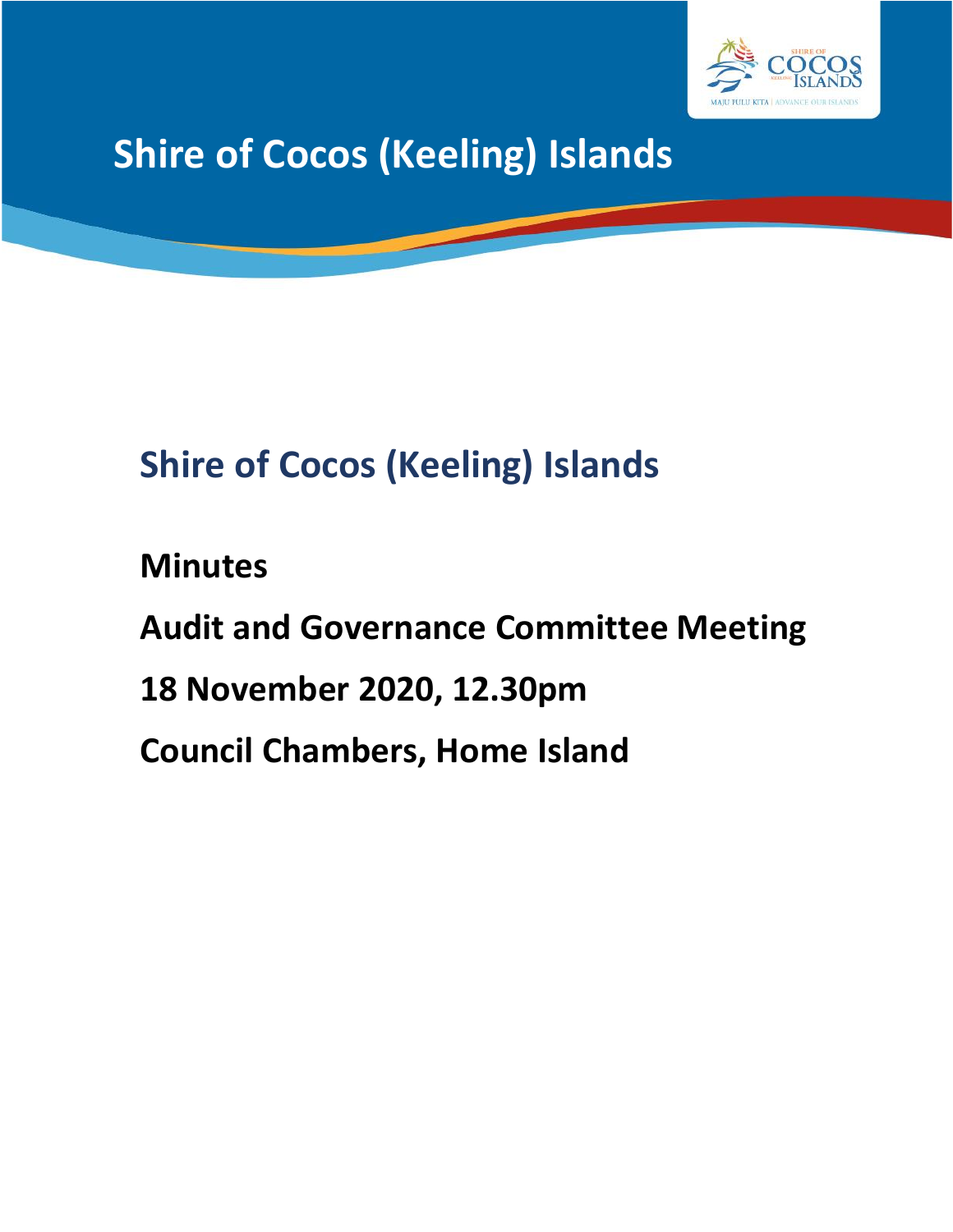

# **NOTICE OF MEETING**

In accordance with the Clause12(3) of the *Local Government (Administration) Regulations 1996*, notice is hereby given of a Shire of Cocos (Keeling) Islands Audit and Governance Committee Meeting to be held at the Shire of Cocos (Keeling) Islands, Council Chambers on Home Island on **Wednesday 18 November 2020** commencing at **12.30pm.**

> Andrea Selvey **Chief Executive Officer**

#### **DISCLAIMER**

The advice and information contained herein is given by and to the Council without liability or responsibility for its accuracy. Before placing any reliance on this advice or information, a written inquiry should be made to the Council giving entire reasons for seeking the advice or information and how it is proposed to be used. Please note this agenda contains recommendations which have not yet been adopted by Council.

> PO Box 94, Home Island, Cocos (Keeling) Islands INDIAN OCEAN 6799 Telephone: (08) 9162 6649 Facsimile: (08) 9162 6668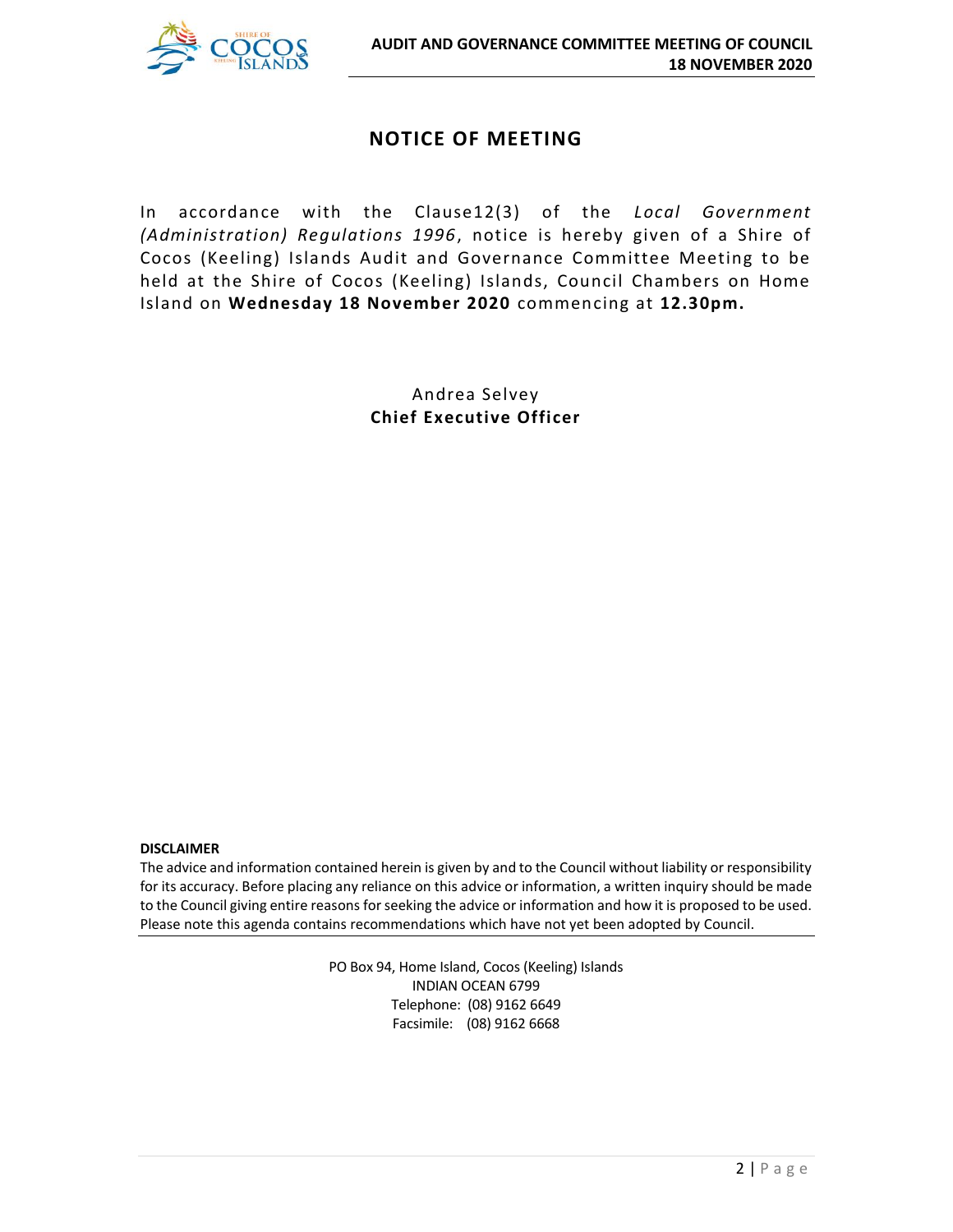

# **OUR VALUES**

**Service**

Provide the best service we can.

We serve the community and each other.

#### **Accountability**

We take responsibility for our own actions.

We do what we say we will do.

Mistakes are an opportunity to learn.

#### **Support**

We support our team and our community.

Look for opportunities to help each other.

#### **Respect**

We respect and value others.

Our interactions are always respectful towards others.

#### **Integrity**

We will be honest and transparent with all our dealings.

Maintain confidentiality.

Trust each other.

#### **Achievement**

Being proactive and enabling the outcomes.

Be creative and think outside the square.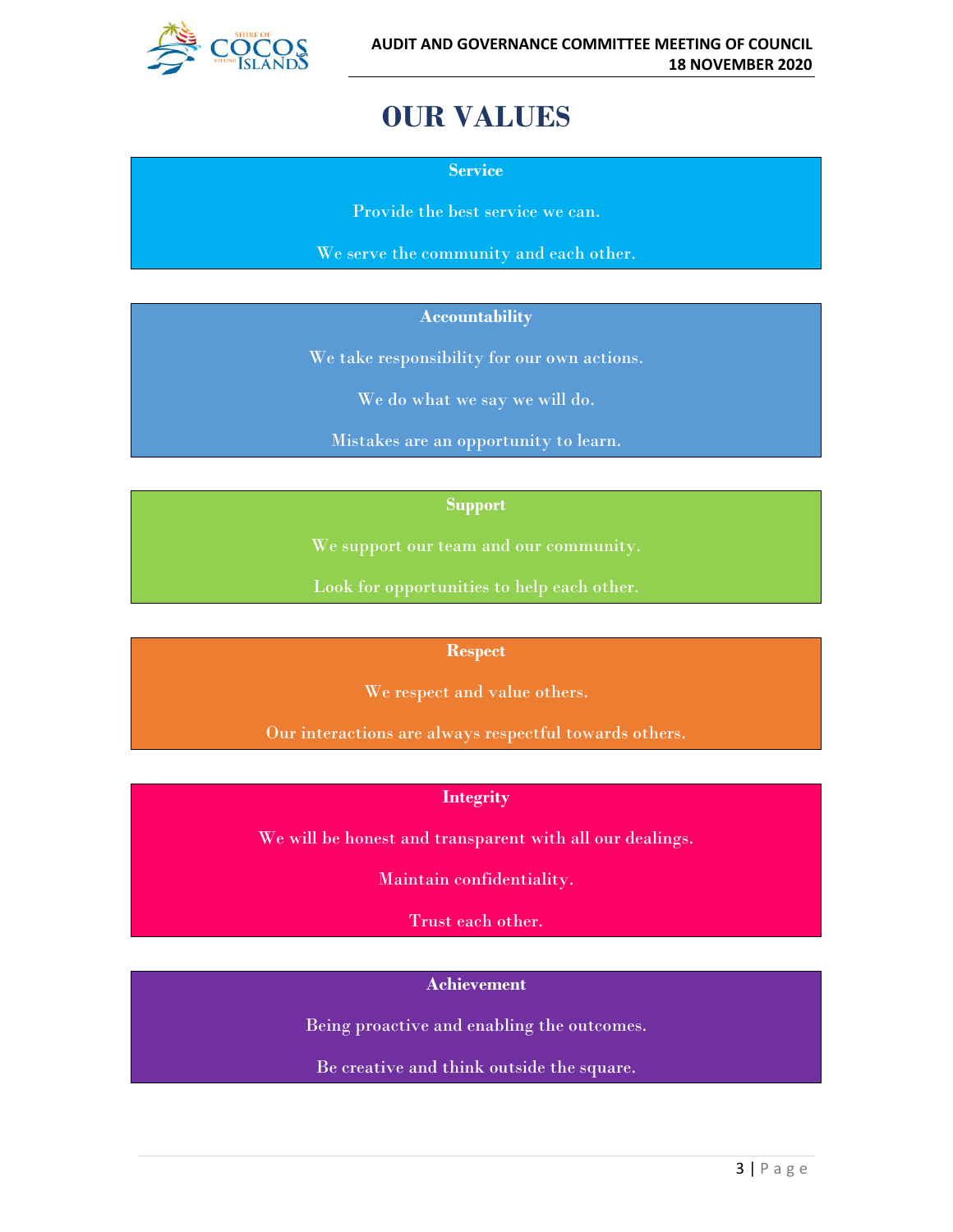

# **Disclaimer**

Members of the public should note that in any discussion regarding any planning or other application that any statement or intimation of approval made by any member or officer of the Shire during the course of any meeting is not intended to be and is not to be taken as notice of approval from the Shire. No action should be taken on any item discussed at a Council meeting prior to written advice on the resolution of the Council being received. Any plans or documents contained in this document may be subject to copyright law provisions (Copyright Act 1968, as amended) and the express permission of the copyright owner(s) should be sought prior to the reproduction.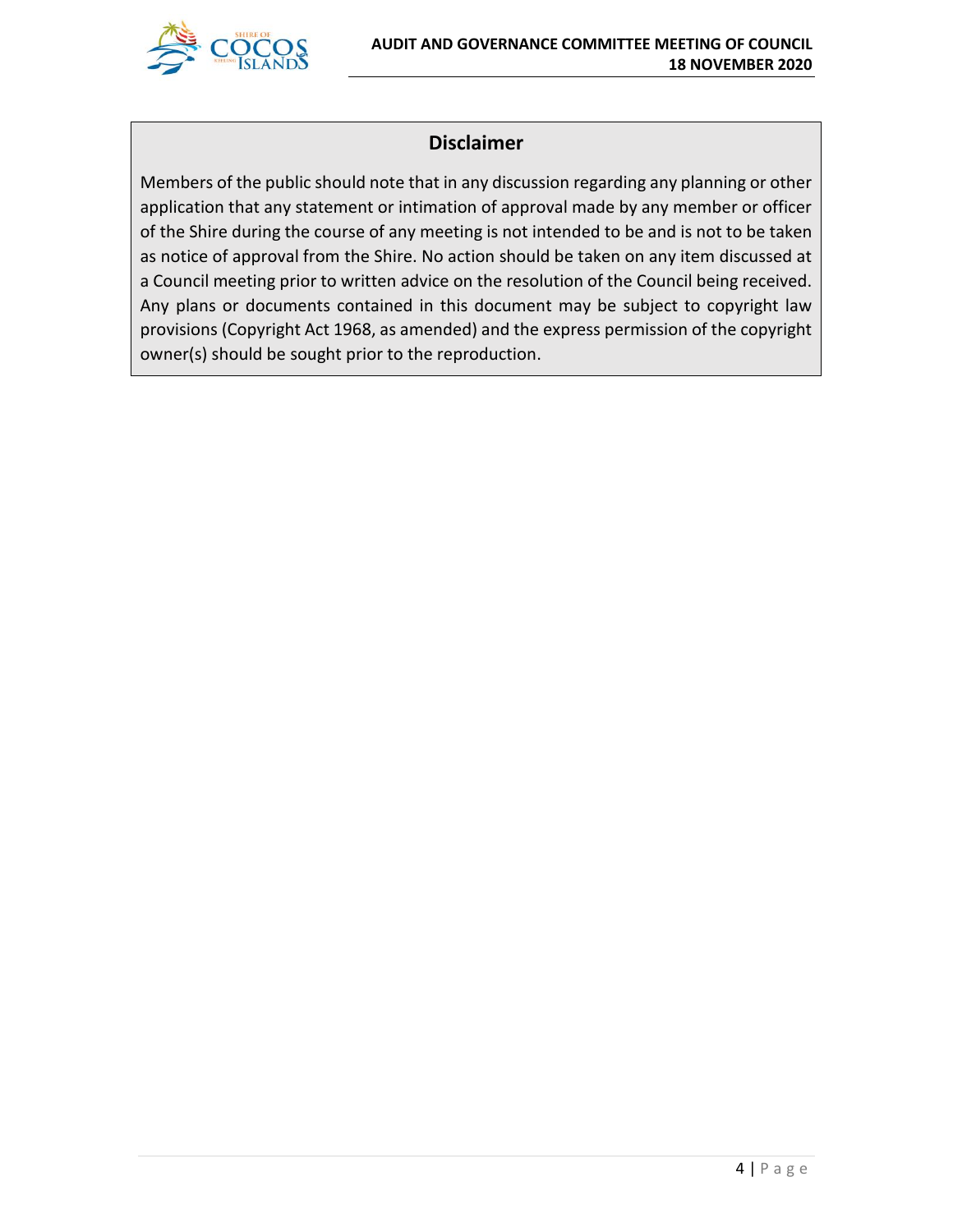

#### **TABLE OF CONTENTS**

| <b>ITEM</b>    | <b>SUBJECT</b>                                                          | <b>PAGE</b>             |
|----------------|-------------------------------------------------------------------------|-------------------------|
| 1              | <b>OPENING/ANNOUNCEMENTS OF VISITORS</b>                                | 6                       |
| $\overline{2}$ | ATTENDANCE/APOLOGIES/LEAVE OF ABSENCE (PREVIOUSLY APPROVED)             | 6                       |
| 3              | <b>PUBLIC QUESTION TIME</b>                                             | 6                       |
| 4              | <b>DECLARATION OF INTERESTS</b>                                         | $\overline{7}$          |
| 5              | <b>CONFIRMATION OF MINUTES OF PREVIOUS MEETING</b>                      | $\overline{\mathbf{z}}$ |
| 5.1            | MINUTES OF THE AUDIT AND GOVERNANCE COMMITTEE MEETING - 18 JUNE<br>2020 | $\overline{7}$          |
| 6              | <b>PRESENTATIONS</b>                                                    | $\overline{\mathbf{z}}$ |
| $\overline{7}$ | <b>OFFICER'S REPORT</b>                                                 | 9                       |
| 7.1            | OFFICE OF THE AUDITOR GENERAL MANAGEMENT LETTER                         | 9                       |
| 7.2            | REGULATION 5 FINANCIAL MANAGEMENT REVIEW ACTION PLAN                    | 13                      |
| 7.3            | <b>REGULATION 17 ACTION PLAN</b>                                        | 17                      |
| 8              | <b>MATTERS BEHIND CLOSED DOORS</b>                                      | 21                      |
| 9              | <b>CLOSURE</b>                                                          | 21                      |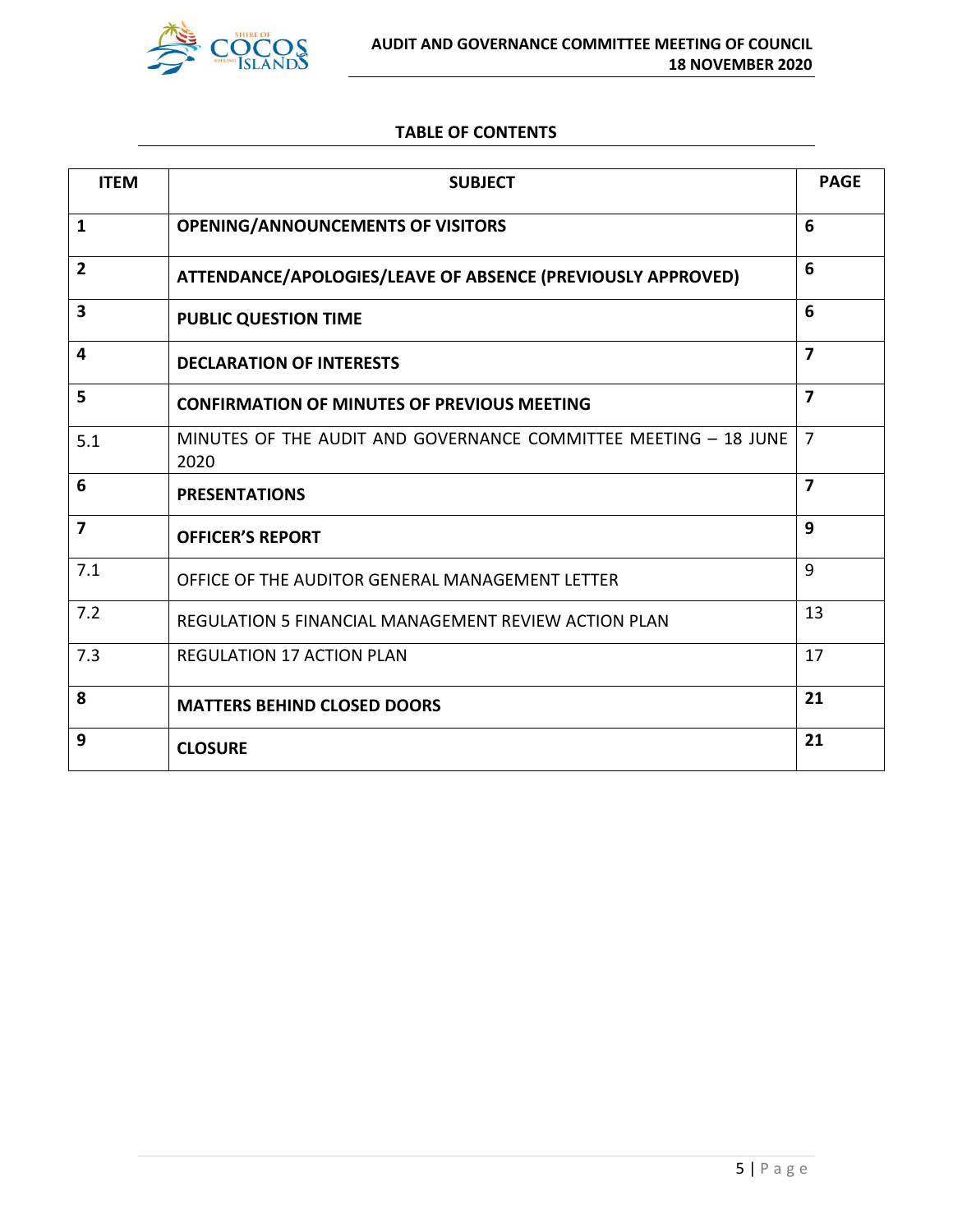

# **1. OPENING/ANNOUNCEMENTS OF VISITORS**

The meeting was formally opened by the Chair of the Audit and Governance Committee, Cr Minkom at 12.30pm.

# **2. ATTENDANCE/APOLOGIES/LEAVE OF ABSENCE (PREVIOUSLY APPROVED)**

#### **Committee:**

| <b>Presiding Member</b><br><b>Deputy Presiding Member</b><br>Councillor<br><b>External Member</b> | Cr A Minkom<br>Cr S Charlston<br>Cr T Lacy<br>Mr Phillip Anastasakis              |
|---------------------------------------------------------------------------------------------------|-----------------------------------------------------------------------------------|
| Secretariat:                                                                                      | Governance and Risk Coordinator   Macrae, Governance and Risk Coordinator         |
| <b>Observers:</b><br><b>Staff</b>                                                                 | A Selvey, Chief Executive Officer<br>J Soderlund, Acting Chief Executive Officer  |
| <b>Visitors:</b>                                                                                  | Ms Efthalia Samaras - Director Finance Audit, Office<br>of the Auditor General WA |
| <b>Public:</b>                                                                                    | Nil                                                                               |
| <b>APOLOGIES:</b>                                                                                 | Nil                                                                               |
| <b>APPROVED LEAVE OF ABSENCE:</b>                                                                 | Nil                                                                               |

# **3. PUBLIC QUESTION TIME**

Meetings shall be generally open to the public pursuant to the *Local Government Act 1995, s5.23* and include question time for members of the pursuant to the *Local Government Act 1995, s5.24.*

Nil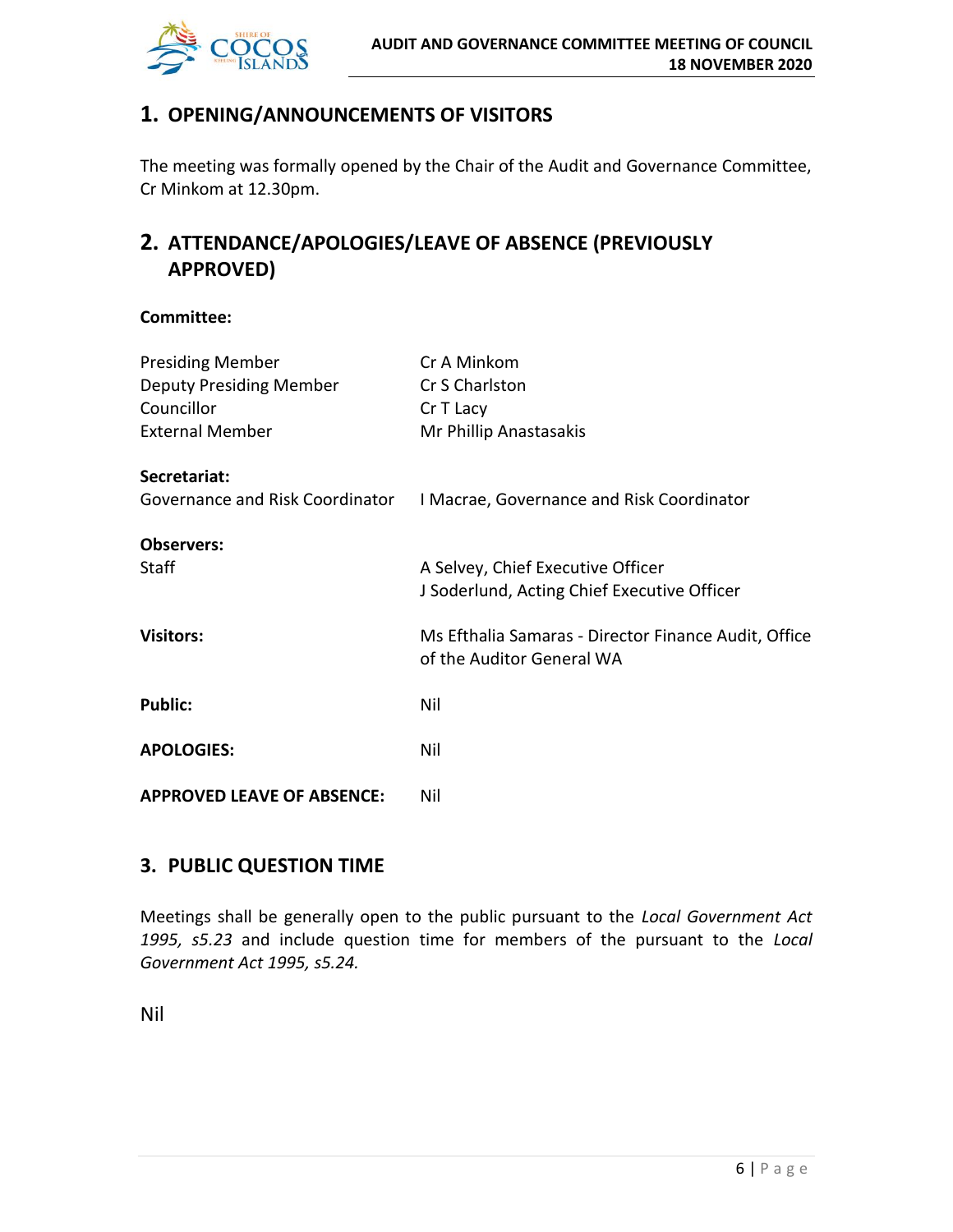

# **4. DECLARATION OF INTERESTS**

Members of the Committee are bound by the provisions of *the Local Government Act 1995, Section 5.65* with respect to disclosure of financial, impartiality or proximity interests.

| <b>Name</b> | Item No | Interest | <b>Nature</b> |
|-------------|---------|----------|---------------|
| <b>NIL</b>  |         |          |               |

#### **5. CONFIRMATION OF MINUTES OF PREVIOUS MEETINGS**

5.1 Audit Committee Meeting held on **18 June 2020** Attachment 5.1

PURSUANT TO *SECTIONS 3.18 AND 5.22(2)* OF *THE LOCAL GOVERNMENT ACT 1995*, THE MINUTES OF THE AUDIT AND GOVERNANCE COMMITTEE MEETING HELD ON 18 JUNE 2020, ARE PRESENTED IN ATTACHMENT 5.1 FOR CONSIDERATION BY THE AUDIT AND GOVERNANCE COMMITTEE

#### **COMMITTEE RESOLUTION**

#### **MOVED: CR LACY SECONDED: CR CHARLSTON**

**PURSUANT TO** *SECTIONS 3.18 AND 5.22(2)* **OF** *THE LOCAL GOVERNMENT ACT 1995***, THE MINUTES OF THE AUDIT AND GOVERNANCE COMMITTEE MEETING HELD ON 18 JUNE 2020, ARE PRESENTED IN ATTACHMENT 5.1 FOR CONSIDERATION BY THE AUDIT AND GOVERNANCE COMMITTEE**

#### **THE MOTION WAS PUT AND DECLARED CARRIED (4/0)**

**FOR:** CR CHARLSTON, CR LACY, CR MINKOM, MR ANASTASAKIS **AGAINST:** NIL

#### **6. PRESENTATIONS**

Efthalia Samaras, Director Financial Audit, Office of the Auditor General for Western Australia will present to the Audit and Governance Committee (the Committee) to conduct the Audit Exit Meeting. This meeting is appropriate for good governance, to ensure that the Committee is fully informed on matters relating to the Audit and to satisfy legislative requirements.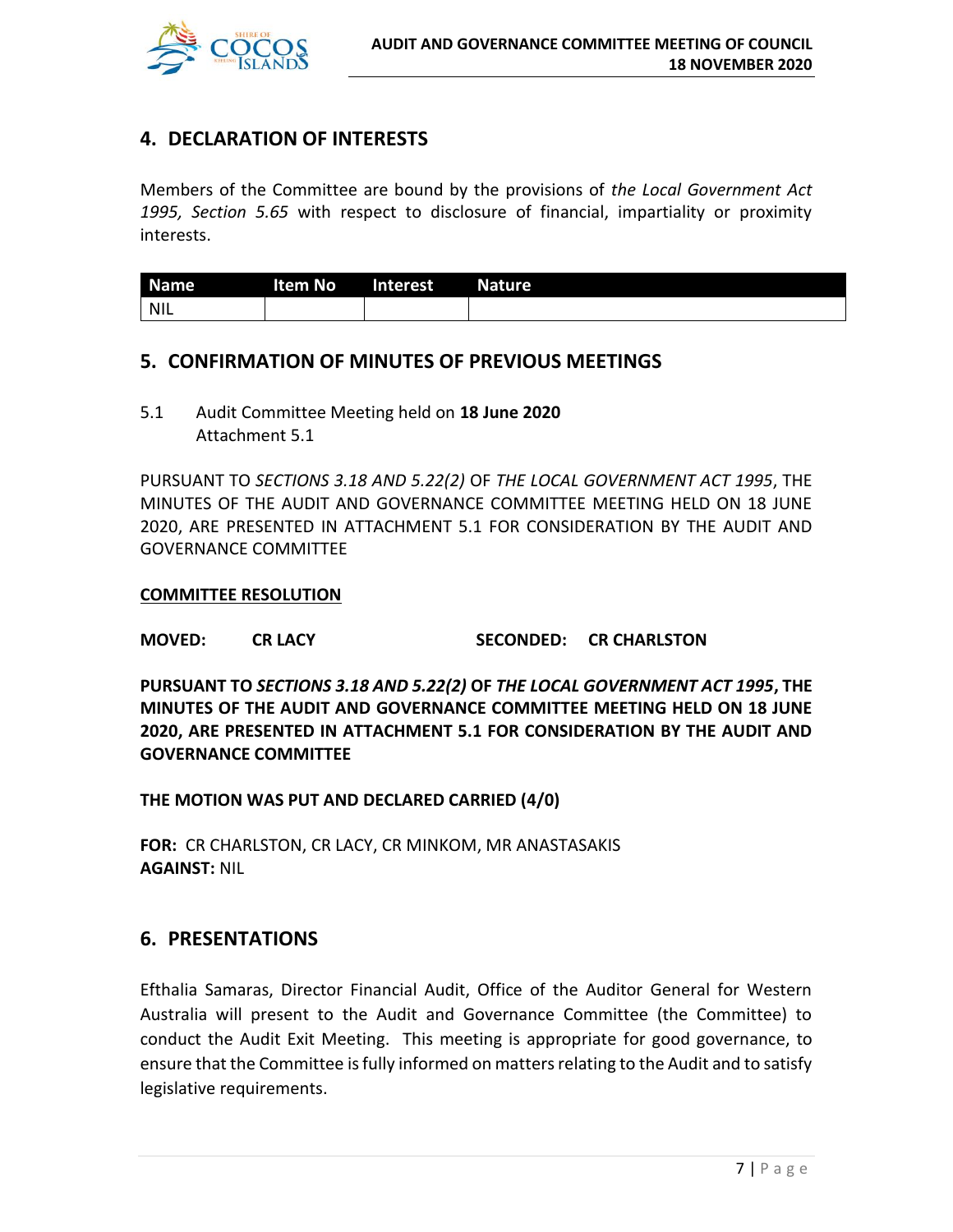

#### *Extract from the Local Government Act 1995*

#### *7.12A. Duties of local government with respect to audits*

- *(1) A local government is to do everything in its power to —*
	- *(a) assist the auditor of the local government to conduct an audit and carry out the auditor's other duties under this Act in respect of the local government; and*
	- *(b) ensure that audits are conducted successfully and expeditiously.*
- *(2) Without limiting the generality of subsection (1), a local government is to meet with the auditor of the local government at least once in every year.*

The presentation by Ms Samaras fulfilled the statutory obligation *s7.12A (2)* for the local government to meet with the auditor.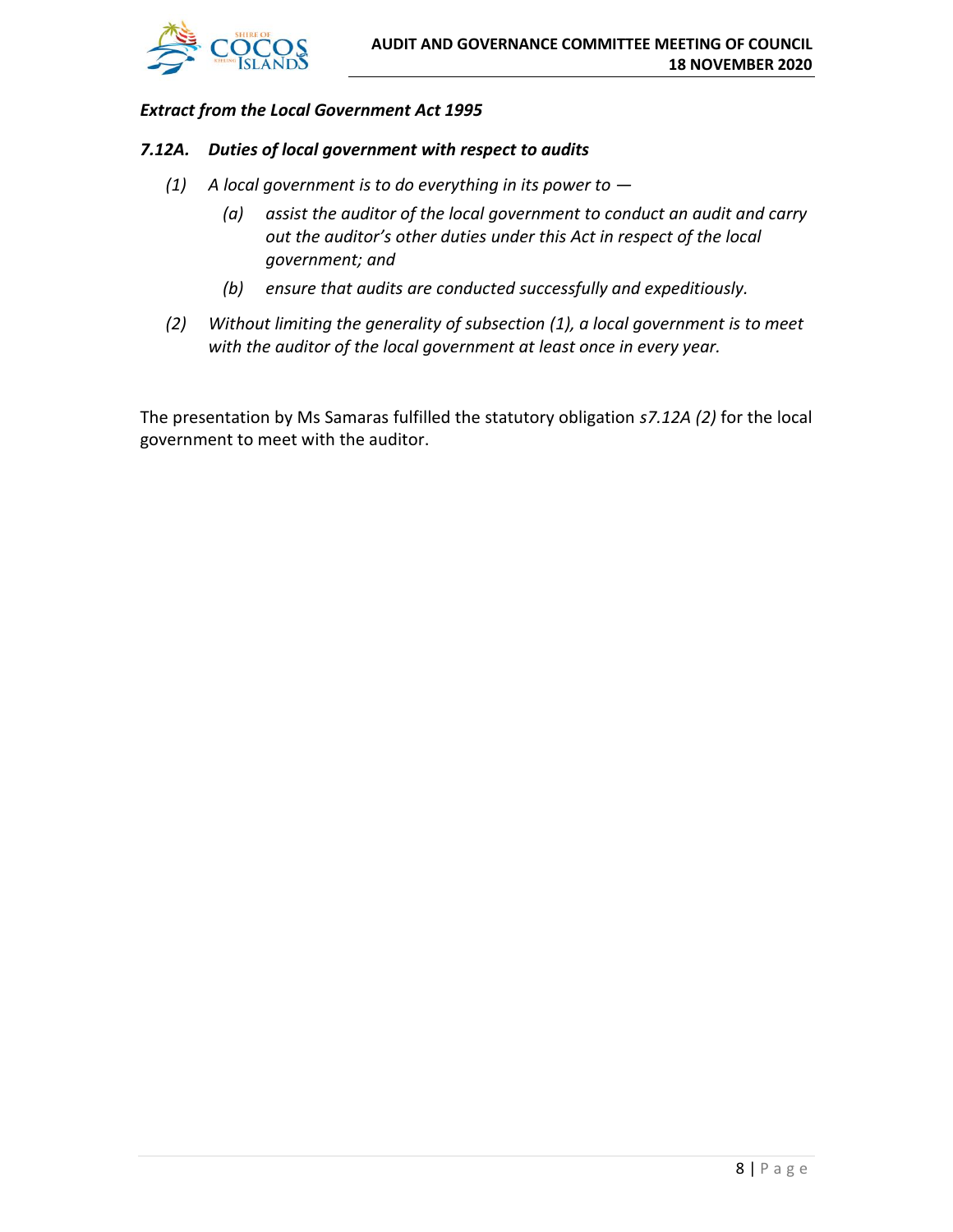

# **7. OFFICER'S REPORTS**

#### **7.1 OFFICE OF THE AUDITOR GENERAL MANAGEMENT LETTER**

#### **Report Information**

| Date:                       | 12 November 2020 |      |                                  |  |  |  |                                             |
|-----------------------------|------------------|------|----------------------------------|--|--|--|---------------------------------------------|
| Location:                   | N/A              |      |                                  |  |  |  |                                             |
| Applicant:                  |                  |      | Shire of Cocos (Keeling) Islands |  |  |  |                                             |
| File Ref:                   |                  |      |                                  |  |  |  |                                             |
| Disclosure of Interest: Nil |                  |      |                                  |  |  |  |                                             |
| <b>Reporting Officer:</b>   |                  |      | Deputy Chief Executive Officer   |  |  |  |                                             |
| Island:                     | N/A              |      |                                  |  |  |  |                                             |
| Attachments:                | 7.1              |      |                                  |  |  |  | OAG Management Letter 2020 & OAG Management |
| Letter                      |                  | 2019 |                                  |  |  |  |                                             |

#### **Background**

To provide the Audit and Governance Committee (the Committee) with the Management Report from the Office of the Auditor General (OAG) for consideration.

#### **Comment**

The OAG has conducted the interim and end of year audits for the Shire of Cocos (Keeling) Islands for the last two years. Following the interim audit in 2019 the Shire received a management letter which raised issues in 11 areas as summarised in the table below:

|    | <b>INDEX OF FINDINGS</b>                         |                    |                 |       |
|----|--------------------------------------------------|--------------------|-----------------|-------|
|    |                                                  | <b>Significant</b> | <b>Moderate</b> | Minor |
|    | 1. Review of Monthly Asset Reconciliations       |                    |                 |       |
|    | 2. Debtor Requisition Forms                      |                    | ✓               |       |
| 3. | Stocktake of Non-Current Assets and<br>Inventory |                    | ✓               |       |
|    | 4. Purchase Orders                               |                    | ✓               |       |
| 5. | Write-offs                                       |                    |                 |       |
|    | 6. Policies and Procedures                       |                    |                 |       |
|    | 7. Daily Cash Receipting                         |                    | ✓               |       |
|    | 8. Late Follow Up of Debtors                     |                    |                 |       |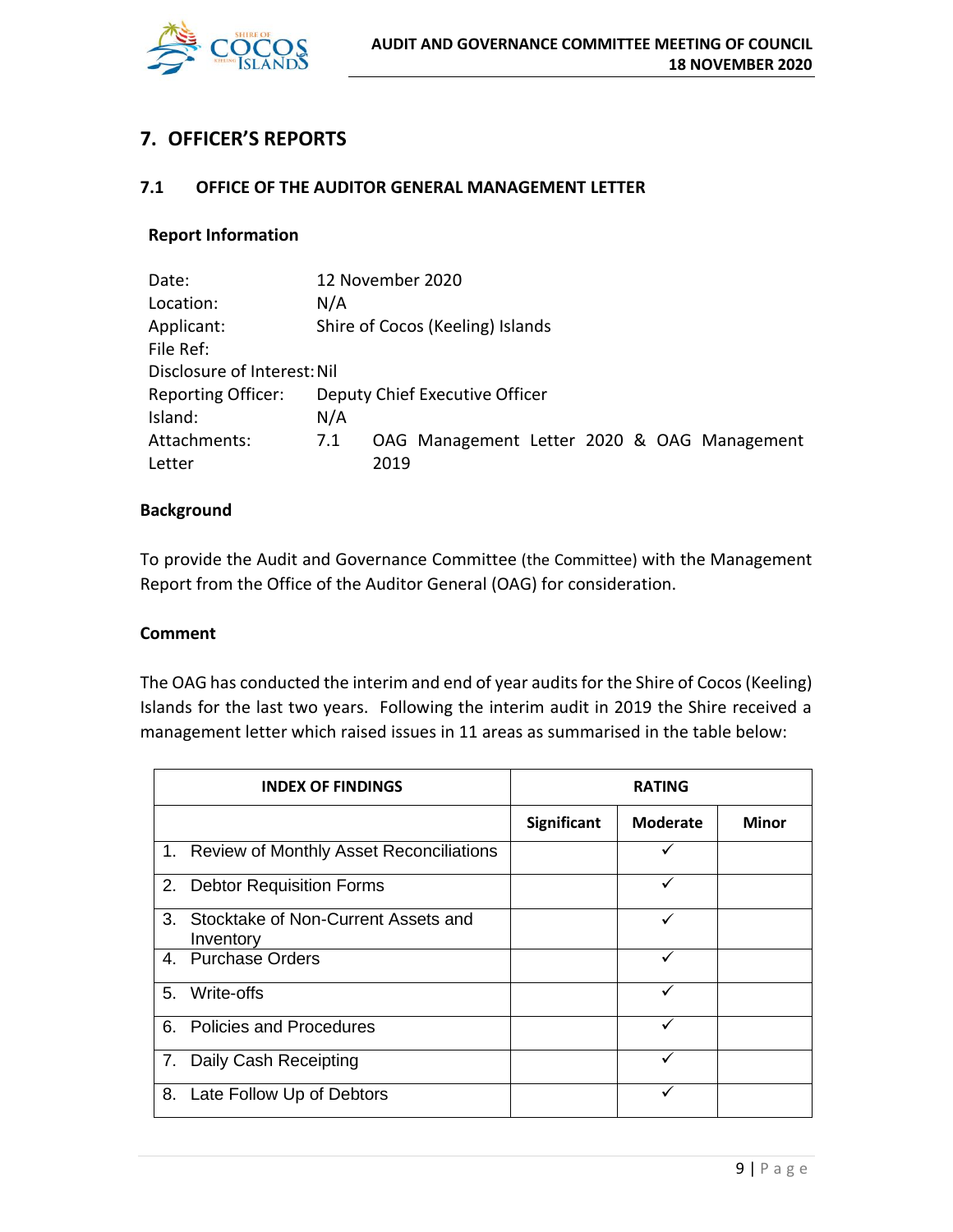

#### **AUDIT AND GOVERNANCE COMMITTEE MEETING OF COUNCIL 18 NOVEMBER 2020**

| 9. Asset Disposals      |  |  |
|-------------------------|--|--|
| 10. Lease Agreements    |  |  |
| 11. Purchase Quotations |  |  |

The Shire has just received the management letter following the 2020 audit which shows a large reduction in findings from the previous year as follows:

| <b>INDEX OF FINDINGS</b> |                                     |                    | <b>RATING</b>   |              |  |
|--------------------------|-------------------------------------|--------------------|-----------------|--------------|--|
|                          |                                     | <b>Significant</b> | <b>Moderate</b> | <b>Minor</b> |  |
|                          | Findings identified in current year |                    |                 |              |  |
|                          | Remote Access Management            |                    |                 |              |  |
|                          |                                     |                    |                 |              |  |
|                          | Matters outstanding from prior year |                    |                 |              |  |
| 2.                       | <b>Policies and Procedures</b>      |                    | ✓               |              |  |
| 3.                       | Stocktake of Non-current Assets     |                    |                 |              |  |
| 4.                       | Follow up of Aged Debtors           |                    |                 |              |  |
| 5.                       | Asset disposal                      |                    |                 |              |  |
| 6.                       | Lease Agreements                    |                    |                 |              |  |

For further details on each finding both the 2019 and 2020 management reports are attached to this agenda item.

#### **Policy and Legislative Implications**

*Local Government (Audit) Regulations 1996 (WA) (CKI)*

#### **Financial Implications**

Improvements to systems and processes will require human and financial resources; however, these will either be managed within current resource allocations or, where they require an additional allocation, an appropriate request will be formally presented to Council.

#### **Strategic Implications**

Community Strategic Plan Objective: Civic Leadership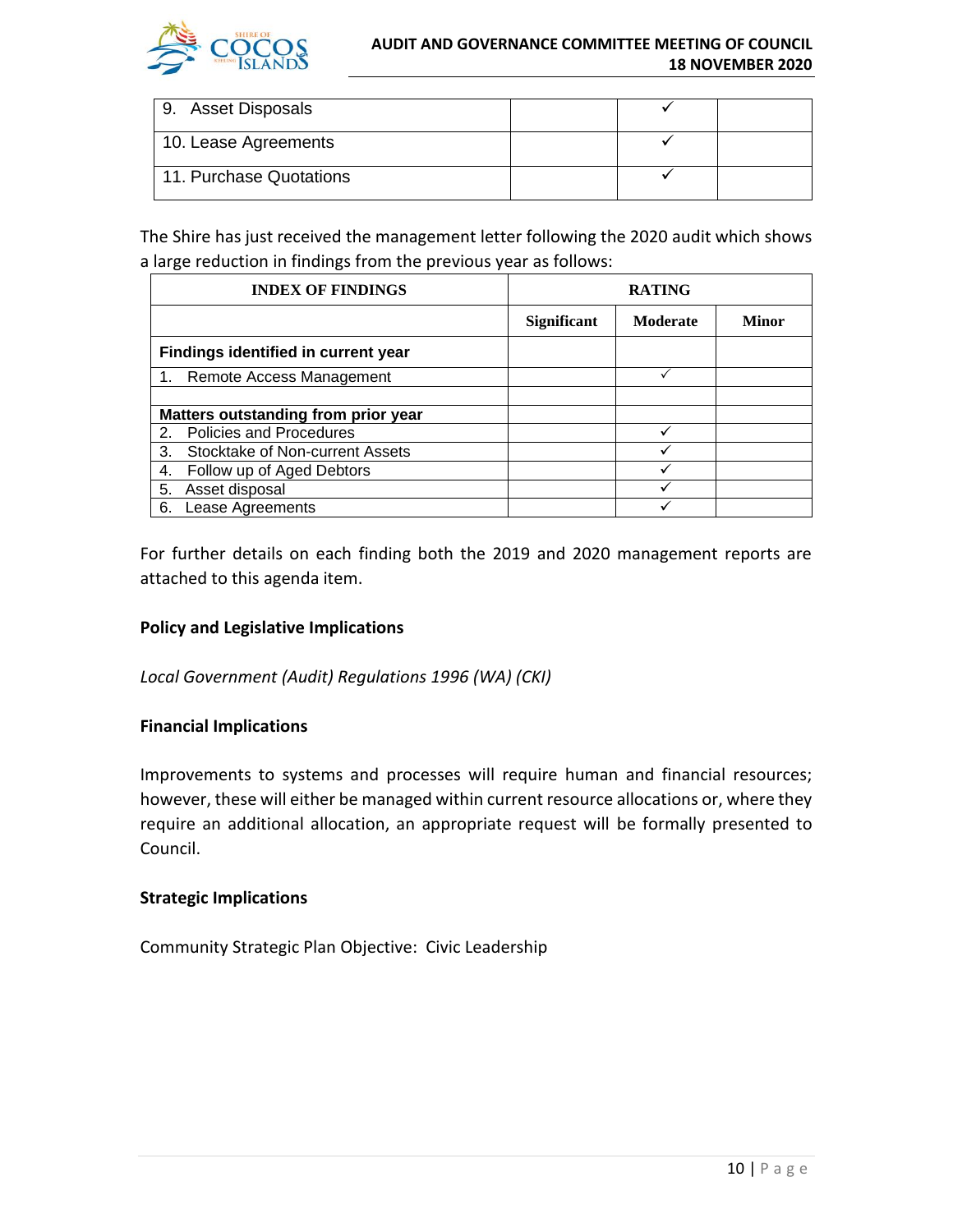

#### **Risk Implications**

| <b>Risk Category</b> | <b>Description</b>                                                                                                | Rating (consequence x<br>likelihood) | <b>Mitigation Action</b>                                                         |
|----------------------|-------------------------------------------------------------------------------------------------------------------|--------------------------------------|----------------------------------------------------------------------------------|
| Financial            | N/A                                                                                                               | N/A                                  | N/A                                                                              |
| Health & Safety      | N/A                                                                                                               | N/A                                  | N/A                                                                              |
| Reputation           | N/A                                                                                                               | N/A                                  | N/A                                                                              |
| Service Interruption | N/A                                                                                                               | N/A                                  | N/A                                                                              |
| Compliance           | N/A                                                                                                               | N/A                                  | N/A                                                                              |
| Property             | N/A                                                                                                               | N/A                                  | N/A                                                                              |
| Environment          | N/A                                                                                                               | N/A                                  | N/A                                                                              |
| Fraud                | Inappropriate and<br>ineffective financial<br>management systems<br>increase the likelihood<br>and risk of fraud. | Moderate (5)                         | Ensure strong internal<br>controls are in place<br>and operating as<br>intended. |

#### **Risk Matrix**

| Consequence /<br>Likelihood | Insignificant (1) | Minor (2)        | Medium (3)       | Major (4)        | Extreme (5)      |
|-----------------------------|-------------------|------------------|------------------|------------------|------------------|
| <b>Almost Certain (5)</b>   | Moderate (5)      | <b>High (10)</b> | <b>High (15)</b> | Extreme (20)     | Extreme (25)     |
| Likely (4)                  | Low(4)            | Moderate (8)     | <b>High (12)</b> | <b>High (16)</b> | Extreme (20)     |
| Possible (3)                | Low(3)            | Moderate (6)     | Moderate (9)     | High $(12)$      | <b>High (15)</b> |
| Unlikely (2)                | Low(2)            | Low $(4)$        | Moderate (6)     | Moderate (8)     | <b>High (10)</b> |
| Rare (1)                    | Low(1)            | Low $(2)$        | Low(3)           | Low $(4)$        | Moderate (5)     |

#### **OPTIONS FOR THE AUDIT AND GOVERNANCE COMMITTEE TO CONSIDER:**

Option One:

The Audit and Governance Committee (the Committee) notes the 2020 Management Letter from the Office of the Auditor General.

Option Two:

That the Audit and Governance Committee (the Committee) defers consideration of the 2020 Management Letter until further detail on each action is developed.

Option Three: As determined by the Audit and Governance Committee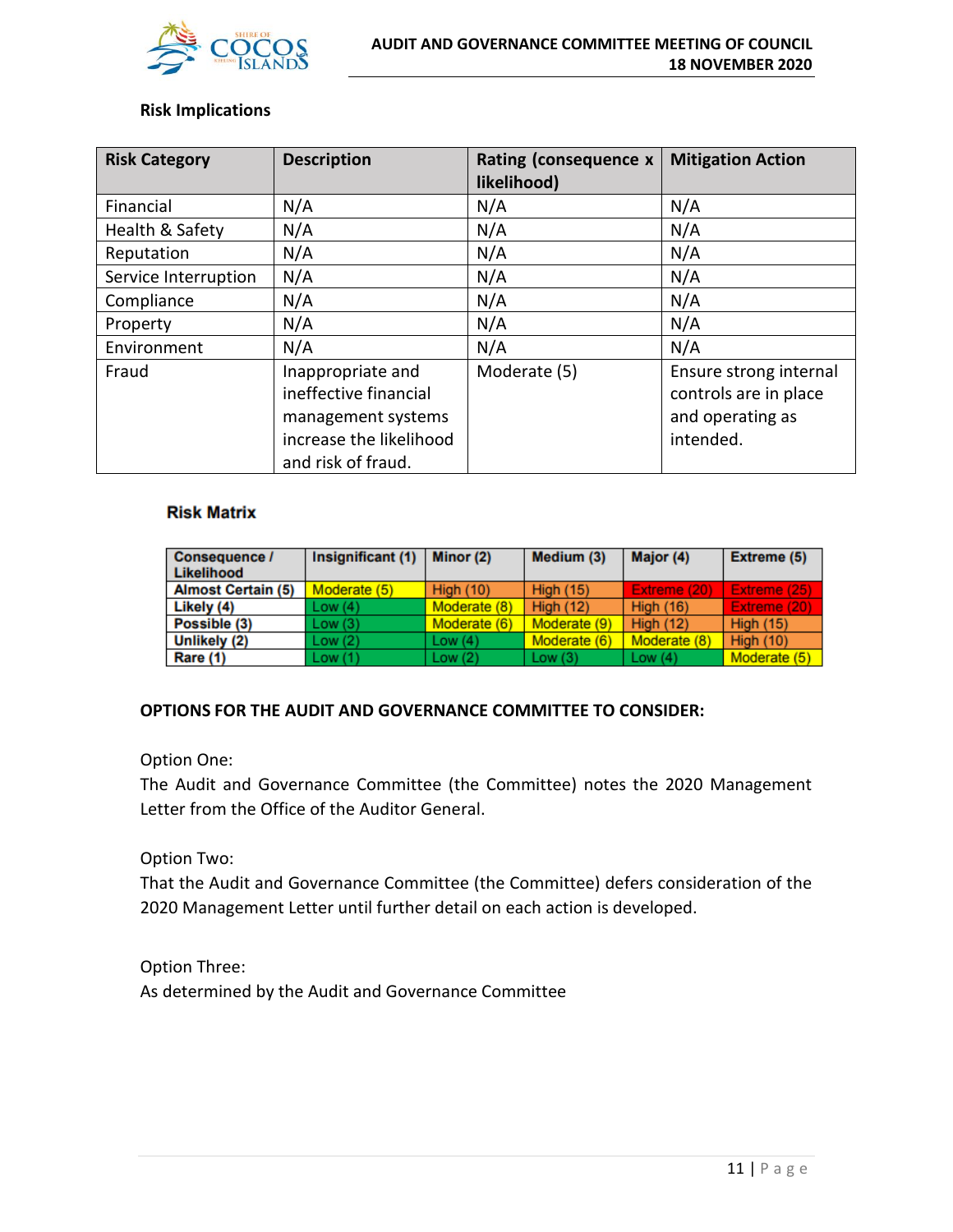

#### **COMMITTEE RESOLUTION – ITEM NO 7.1**

**MOVED: MR ANASTASAKIS SECONDED: CR LACY**

**THAT THE AUDIT AND GOVERNANCE COMMITTEE (THE COMMITTEE) NOTES THE 2020 MANAGEMENT LETTER FROM THE OFFICE OF THE AUDITOR GENERAL.** 

**THE MOTION WAS PUT AND DECLARED CARRIED (4/0)**

**FOR:** CR CHARLSTON, CR LACY, CR MINKOM, MR ANASTASAKIS **AGAINST:** NIL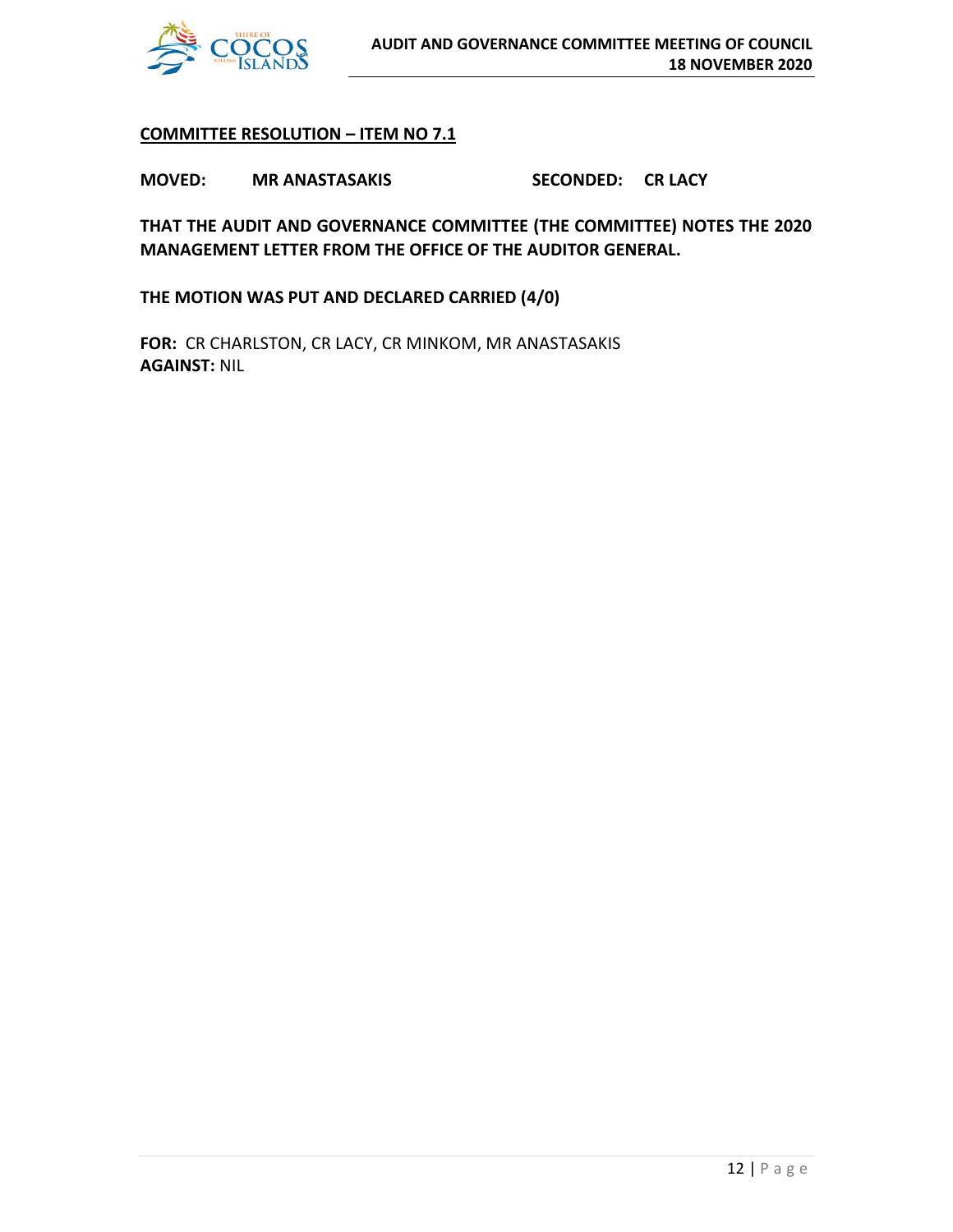

#### **7.2 REGULATION 5 FINANCIAL MANAGEMENT REVIEW ACTION PLAN**

#### **Report Information**

| Date:                       | 12 November 2020                 |
|-----------------------------|----------------------------------|
| Location:                   | N/A                              |
| Applicant:                  | Shire of Cocos (Keeling) Islands |
| File Ref:                   |                                  |
| Disclosure of Interest: Nil |                                  |
| <b>Reporting Officer:</b>   | Deputy Chief Executive Officer   |
| Island:                     | N/A                              |
| Attachments:                | 7.2 Regulation 5 FMR Action Plan |

#### **Background**

Regulation 5 of the *Local Government (Financial Management) Regulations 1996 (WA) (CKI)* requires Local Government Chief Executive Officers (CEOs) to review the appropriateness and effectiveness of their local government's financial management systems and procedures at least once every three financial years.

The following is an extract from the *Local Government (Financial Management) Regulations 1996 (WA) (CKI)* (the Regulations):

5. CEO's duties as to financial management

(2) The CEO is to  $-$ 

(c) undertake reviews of the appropriateness and effectiveness of the financial management systems and procedures of the local government regularly (and not less than once in every 3 financial years) and report to the local government the results of those reviews.

Megan Shirt, an experienced Local Government Financial Management Consultant, was engaged by the Shire to undertake an independent financial management review for the Shire. Samples were selected and systems tested during an onsite visit in March 2019 for the 12 months from March 2018 – February 2019.

The Regulation 5 Financial Management Review Report was presented to the Shire's Audit and Governance Committee on 18 June 2020, given the remit of the committee in both financial controls and governance matters as per the terms of reference.

The Regulation 5 Financial Management Review Report also tabled a list of 'actions/comments' to be considered' to improve the financial management systems and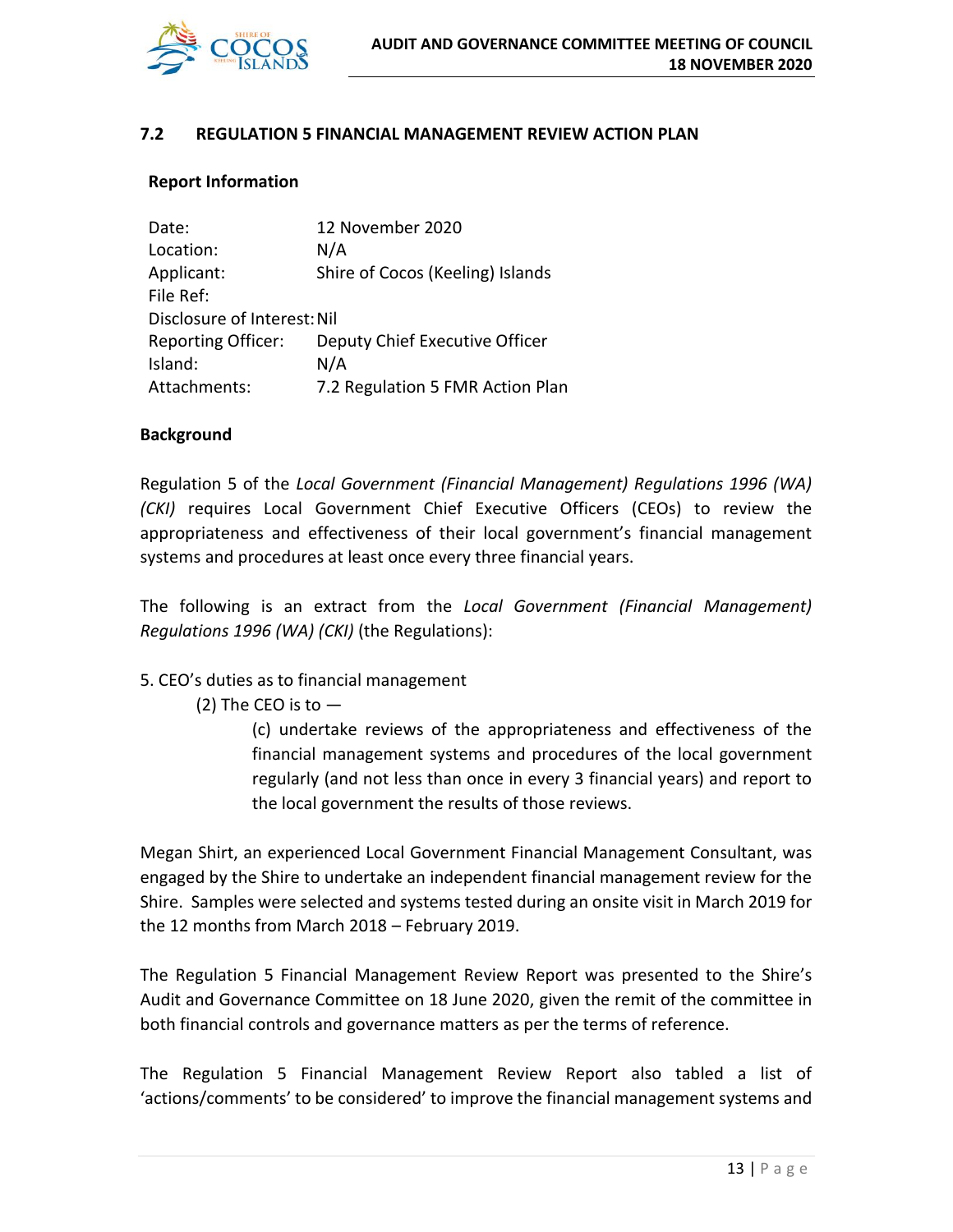

procedures reviewed. The Audit and Governance Committee made the following resolution:

*That the audit and governance committee receives the Shire of Cocos (Keeling) Islands financial management report for June 2020 and seeks implementation plan and timeline on the identified actions at the next audit and governance committee meeting.*

As required by the Regulations, the review was formally presented at the June 2020 Ordinary Meeting for Council to receive the report.

#### **Comment**

Subsequent to the on-site testing conducted for the FMR the Shire has been working to address improvement opportunities that were highlighted. An action plan has been developed to address each point raised through the FMR report. A number of items on the action plan have already been complete; timeframes and responsibility has been assigned to the balance.

#### **Policy and Legislative Implications**

*Regulation 5 of the Local Government (Financial Management) Regulations 1996 (WA) (CKI)*

#### **Financial Implications**

Improvements to systems and processes as identified in this action plan will require human and financial resources; however, these will either be managed within current resource allocations or, where they require an additional allocation, an appropriate request will be formally presented to Council.

#### **Strategic Implications**

Community Strategic Plan Objective: Civic Leadership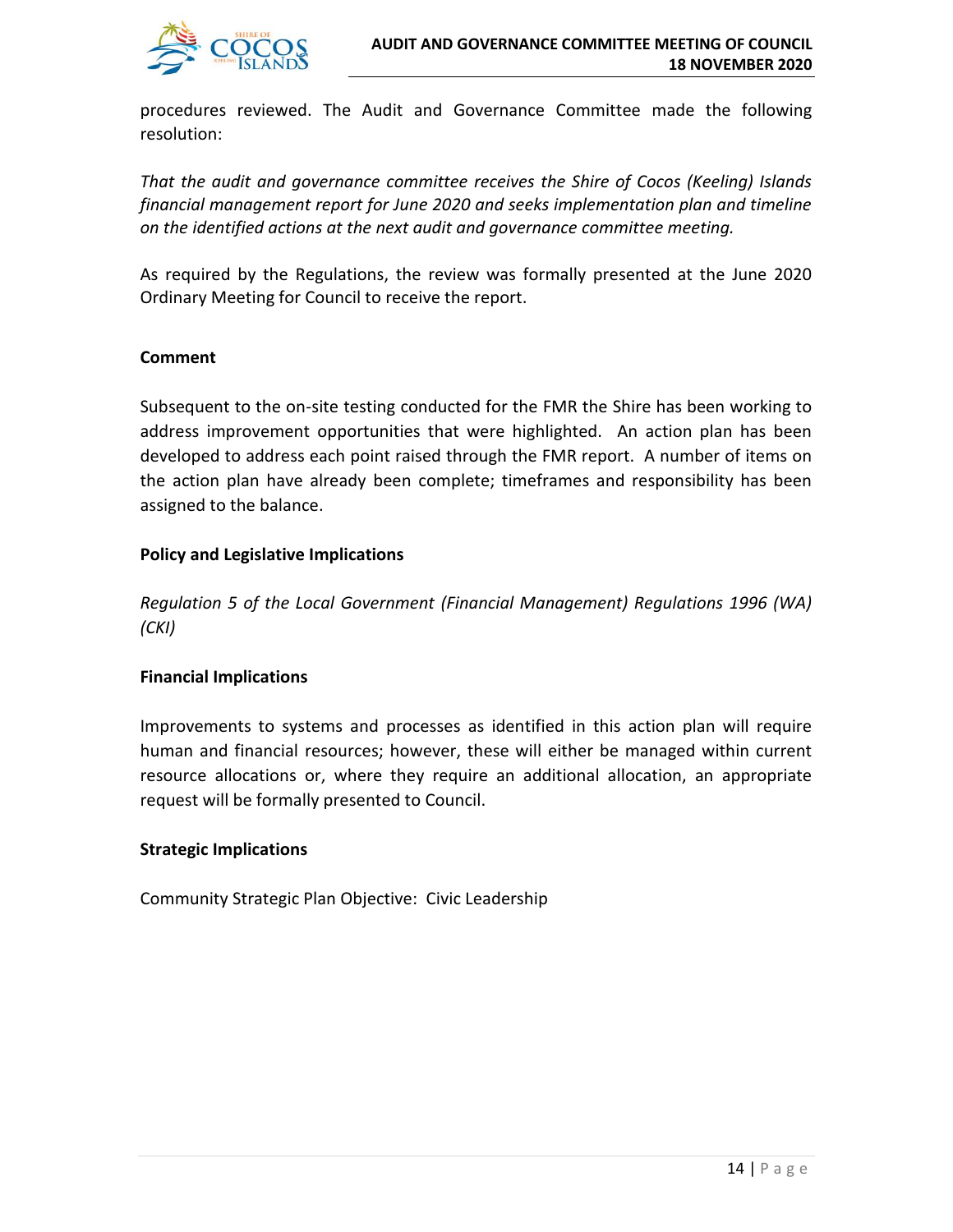

#### **Risk Implications**

| <b>Risk Category</b> | <b>Description</b>                                                                                                | Rating (consequence x<br>likelihood) | <b>Mitigation Action</b>                                                         |
|----------------------|-------------------------------------------------------------------------------------------------------------------|--------------------------------------|----------------------------------------------------------------------------------|
| Financial            | Revenue loss to the<br>Shire.                                                                                     | Low $(2)$                            | Managed to ensure<br>good practices.                                             |
| Health & Safety      | N/A                                                                                                               | N/A                                  | N/A                                                                              |
| Reputation           | N/A                                                                                                               | N/A                                  | N/A                                                                              |
| Service Interruption |                                                                                                                   |                                      |                                                                                  |
| Compliance           | Non-Compliance with<br>Act if FMR not carried<br>out.                                                             | Low $(4)$                            | Compliance calendar<br>in place.                                                 |
| Property             | N/A                                                                                                               | N/A                                  | N/A                                                                              |
| Environment          | N/A                                                                                                               | N/A                                  | N/A                                                                              |
| Fraud                | Inappropriate and<br>ineffective financial<br>management systems<br>increase the likelihood<br>and risk of fraud. | Moderate (5)                         | Ensure strong internal<br>controls are in place<br>and operating as<br>intended. |

#### **Risk Matrix**

| <b>Consequence /</b><br>Likelihood | Insignificant (1) | Minor (2)    | Medium (3)       | Major (4)        | Extreme (5)      |
|------------------------------------|-------------------|--------------|------------------|------------------|------------------|
| <b>Almost Certain (5)</b>          | Moderate (5)      | High $(10)$  | <b>High (15)</b> | Extreme (20)     | Extreme (25)     |
| Likely (4)                         | Low(4)            | Moderate (8) | High $(12)$      | <b>High (16)</b> | Extreme (20)     |
| Possible (3)                       | Low(3)            | Moderate (6) | Moderate (9)     | <b>High (12)</b> | <b>High (15)</b> |
| Unlikely (2)                       | Low(2)            | Low $(4)$    | Moderate (6)     | Moderate (8)     | <b>High (10)</b> |
| Rare (1)                           | Low(1)            | Low $(2)$    | Low $(3)$        | Low $(4)$        | Moderate (5)     |

#### **OPTIONS FOR THE AUDIT AND GOVERNANCE COMMITTEE TO CONSIDER:**

Option One:

The Audit and Governance Committee (the Committee) receives the Regulation 5 Financial Management Review Action Plan from the Chief Executive Officer and seeks an update on progress of all actions at the next meeting of the Committee.

Option Two:

That the Audit and Governance Committee (the Committee) defers consideration of the Action Plan until further detail on each action is developed.

Option Three:

As determined by the Audit and Governance Committee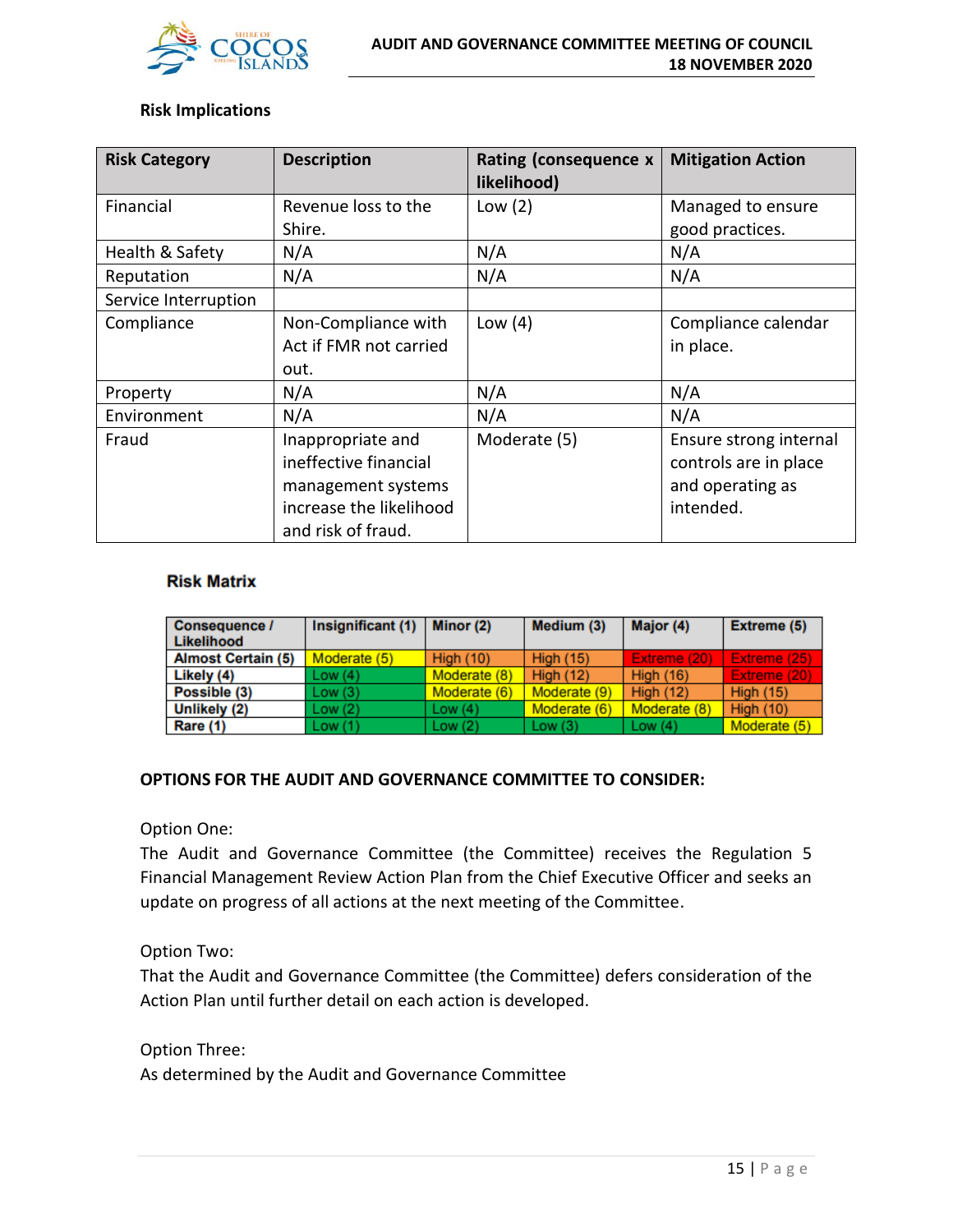

#### **COMMITTEE RESOLUTION – ITEM NO 7.2**

**MOVED: CR LACY SECONDED: CR CHARLSTON**

**THAT THE AUDIT AND GOVERNANCE COMMITTEE (THE COMMITTEE) RECEIVES THE REGULATION 5 FINANCIAL MANAGEMENT REVIEW ACTION PLAN FROM THE CHIEF EXECUTIVE OFFICER AND SEEKS AN UPDATE ON PROGRESS OF ALL ACTIONS AT THE NEXT MEETING OF THE COMMITTEE.**

**THE MOTION WAS PUT AND DECLARED CARRIED (4/0)**

**FOR:** CR CHARLSTON, CR LACY, CR MINKOM, MR ANASTASAKIS **AGAINST:** NIL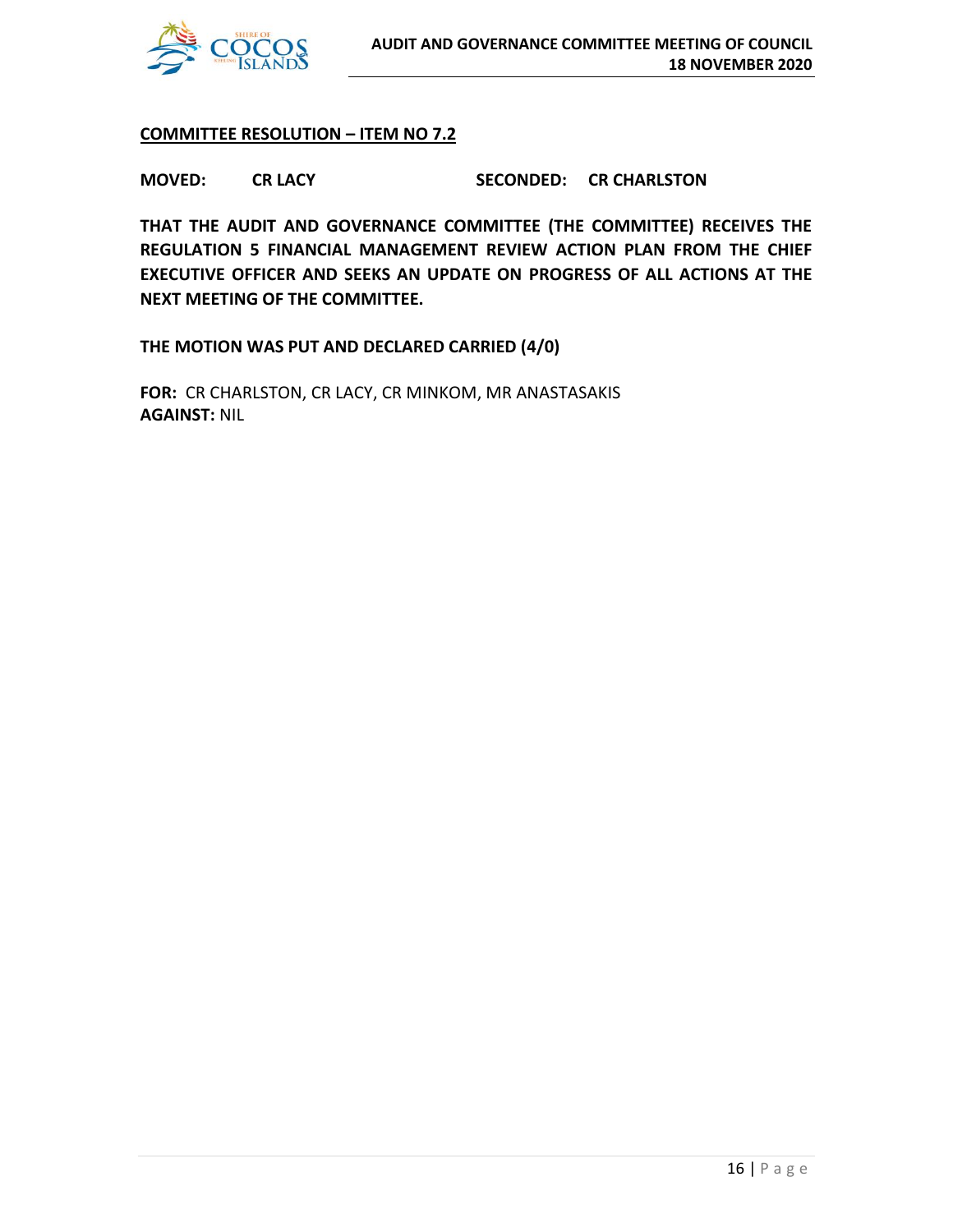

#### **7.3 REGULATION 17 ACTION PLAN**

#### **Report Information**

| Date:                       | 11 November 2020                   |                                  |  |  |  |  |
|-----------------------------|------------------------------------|----------------------------------|--|--|--|--|
| Location:                   | N/A                                |                                  |  |  |  |  |
| Applicant:                  |                                    | Shire of Cocos (Keeling) Islands |  |  |  |  |
| File Ref:                   |                                    |                                  |  |  |  |  |
| Disclosure of Interest: Nil |                                    |                                  |  |  |  |  |
| <b>Reporting Officer:</b>   | A. Selvey, Chief Executive Officer |                                  |  |  |  |  |
| Island:                     | N/A                                |                                  |  |  |  |  |
| Attachments:                | 7.3                                | Regulation 17 Action Plan        |  |  |  |  |

#### **Background**

Regulation 17 of the *Local Government (Audit) Regulations 1996 (WA) (CKI)* requires Local Government Chief Executive Officers (CEOs) to review the appropriateness and effectiveness of their local government's systems and procedures at least once every three financial years. The three systems specified in Regulation 17 are risk management, internal controls and legislative compliance.

The following is an extract from the Local Government (Audit) Regulations 1996 (WA) (CKI) (the Regulations):

*17. CEO to review certain systems and procedures* 

*(1) The CEO is to review the appropriateness and effectiveness of a local government's systems and procedures in relation to —*

- *(a) risk management; and*
- *(b) internal control; and*
- *(c) legislative compliance.*

*(2) The review may relate to any or all matters referred to in sub regulation (1)(a), (b) and (c), but each of those matters is to be the subject of a review not less than once in every 3 financial years.* 

*(3) The CEO is to report to the audit committee the results of that review.*

The Shire of Cocos (Keeling) Islands (the Shire) conducted a regulation 17 review from September 2019 to June 2020. The Shire completed the regulation 17 review with the support of Civic Legal through the Project Aware program. This involved completing a profile of over 80 systems and procedures, selecting systems and procedures to review in detail and assessing how appropriate and/or effective the selected systems and procedures are.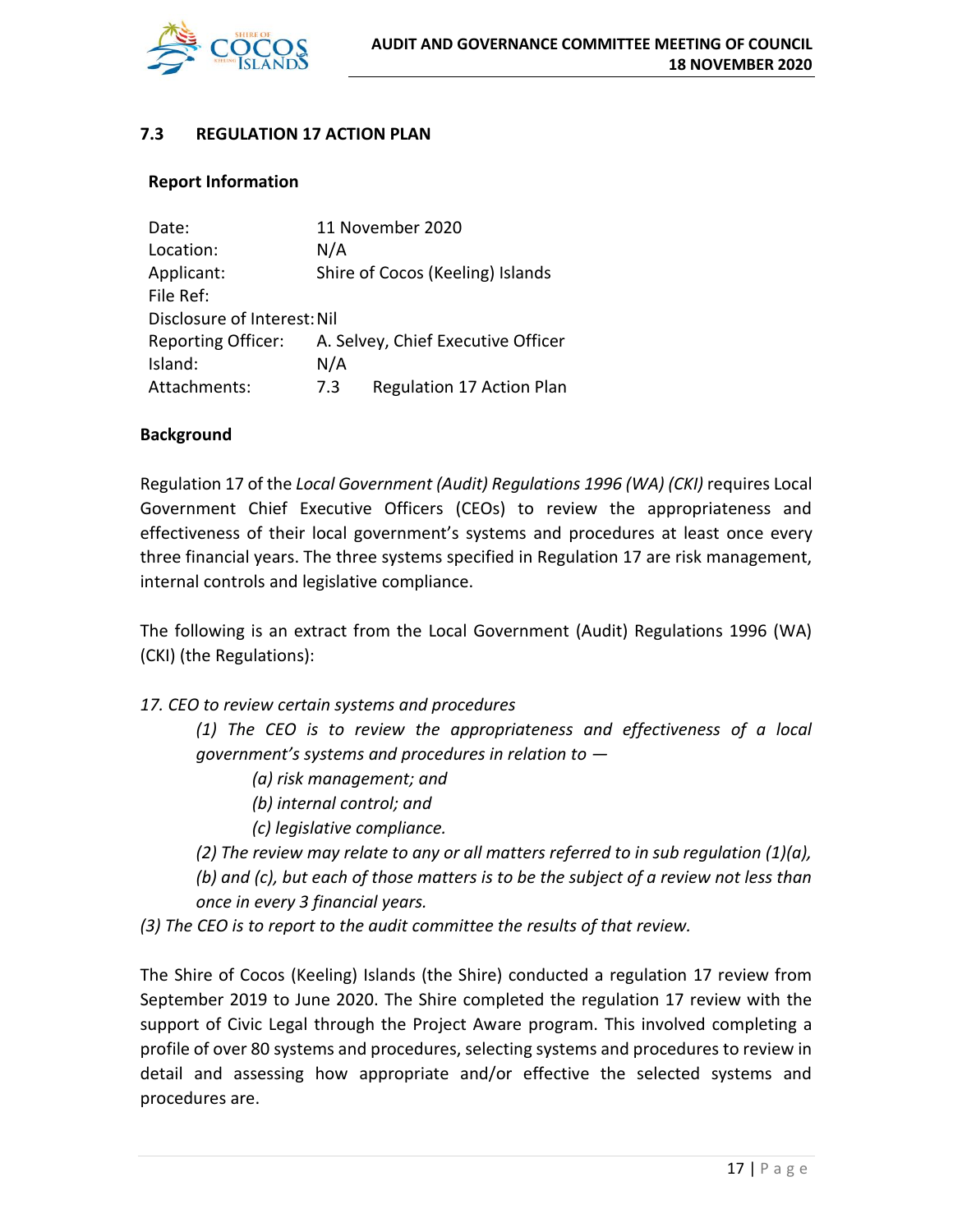

The Regulation 17 Report was presented to the Shire's Audit and Governance Committee on 18 June 2020, in accordance with regulation 17(3) of the Regulations. The Regulation 17 Report also identified 'actions to be considered' to improve the systems and procedures reviewed. The Audit and Governance Committee made the following resolution:

*That the Audit and Governance Committee receives and reviews the Shire of Cocos (Keeling) Islands Regulation 17 Report given to it by the CEO under regulation 17(3) (the CEO's Report) and:*

- *i. Reports to the Council the results of that review;*
- *ii. Gives and copy of the CEO's Report to the Council; and*
- *iii. Seeks implementation plan and timeline on actions from the CEO for the next Audit and Governance Committee meeting.*

The Shire Council received a copy of the review and noted the results of the Audit and Governance Committee's review of the CEO's Regulation 17 Report on 24 June 2020.

#### **Comment**

In the months following the presentation of the Regulation 17 Report to the Audit and Governance Committee, the Leadership Team has been developing Action Plans for improving each system and procedure reviewed. The Action Plans identify the implementation plans and timelines of actions for all systems and procedures identified in the Regulation 17 Report, as presented to the Audit and Governance Committee on 18 June 2020. 11 Action Plans have been developed and several actions have been completed since June or have been commenced. For more details regarding the review of each system and procedure, please refer to the Regulation 17 Report as presented to the Audit and Governance Committee on 18 June 2020.

#### **Policy and Legislative Implications**

*Regulation 17 of the Local Government (Audit) Regulations 1996 (WA) (CKI)*

#### **Financial Implications**

Improvements to systems and processes as identified in this action plan will require human and financial resources; however, these will either be managed within current resource allocations or, where they require an additional allocation, an appropriate request will be formally presented to Council.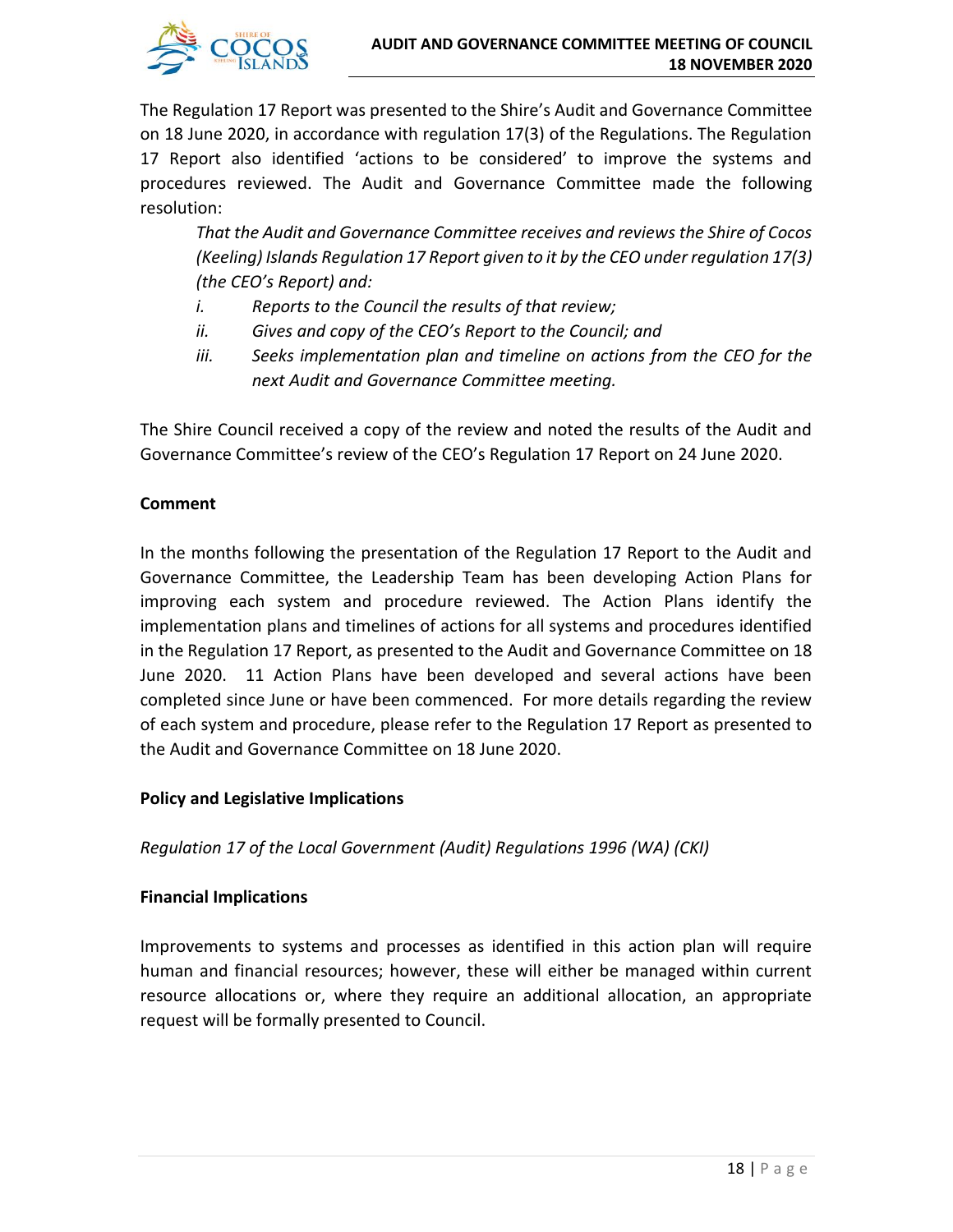

#### **Strategic Implications**

Community Strategic Plan Objective: Civic Leadership

#### **Risk Implications**

| <b>Risk Category</b> | <b>Description</b>                                      | Rating (consequence x<br>likelihood) | <b>Mitigation Action</b>                                       |
|----------------------|---------------------------------------------------------|--------------------------------------|----------------------------------------------------------------|
| Financial            | Revenue loss to the<br>Shire.                           | Low $(2)$                            | Managed to ensure<br>good practices.                           |
| Health & Safety      | N/A                                                     | N/A                                  | N/A                                                            |
| Reputation           | Disruption to current<br>service.                       | Low $(2)$                            | Ensure IT and other<br>services are managed<br>professionally. |
| Service Interruption | Potential for IT and<br>administrational<br>disruption. | Low $(1)$                            | Ensure changes are<br>managed<br>professionally.               |
| Compliance           | Not compliant with<br>legislation.                      | Low $(2)$                            | Review legislation<br>regularly.                               |
| Property             | N/A                                                     | N/A                                  | N/A                                                            |
| Environment          | N/A                                                     | N/A                                  | N/A                                                            |
| Fraud                |                                                         |                                      |                                                                |

#### **Risk Matrix**

| <b>Consequence /</b><br>Likelihood | Insignificant (1) | Minor (2)        | Medium (3)       | Major (4)        | Extreme (5)      |
|------------------------------------|-------------------|------------------|------------------|------------------|------------------|
| <b>Almost Certain (5)</b>          | Moderate (5)      | <b>High (10)</b> | <b>High (15)</b> | Extreme (20)     | Extreme (25)     |
| Likely (4)                         | Low(4)            | Moderate (8)     | <b>High (12)</b> | <b>High (16)</b> | Extreme (20)     |
| Possible (3)                       | Low(3)            | Moderate (6)     | Moderate (9)     | <b>High (12)</b> | <b>High (15)</b> |
| Unlikely (2)                       | Low(2)            | Low $(4)$        | Moderate (6)     | Moderate (8)     | <b>High (10)</b> |
| Rare (1)                           | Low(1)            | Low $(2)$        | Low $(3)$        | Low $(4)$        | Moderate (5)     |

#### **OPTIONS FOR THE AUDIT AND GOVERNANCE COMMITTEE TO CONSIDER:**

Option One:

The Audit and Governance Committee (the Committee) receives the Regulation 17 Report Action Plan from the Chief Executive Officer and seeks an update on progress of all actions at the next meeting of the Committee.

Option Two:

That the Audit and Governance Committee (the Committee) defers consideration of the Regulation 17 Report Action Plan until further detail on each action is developed.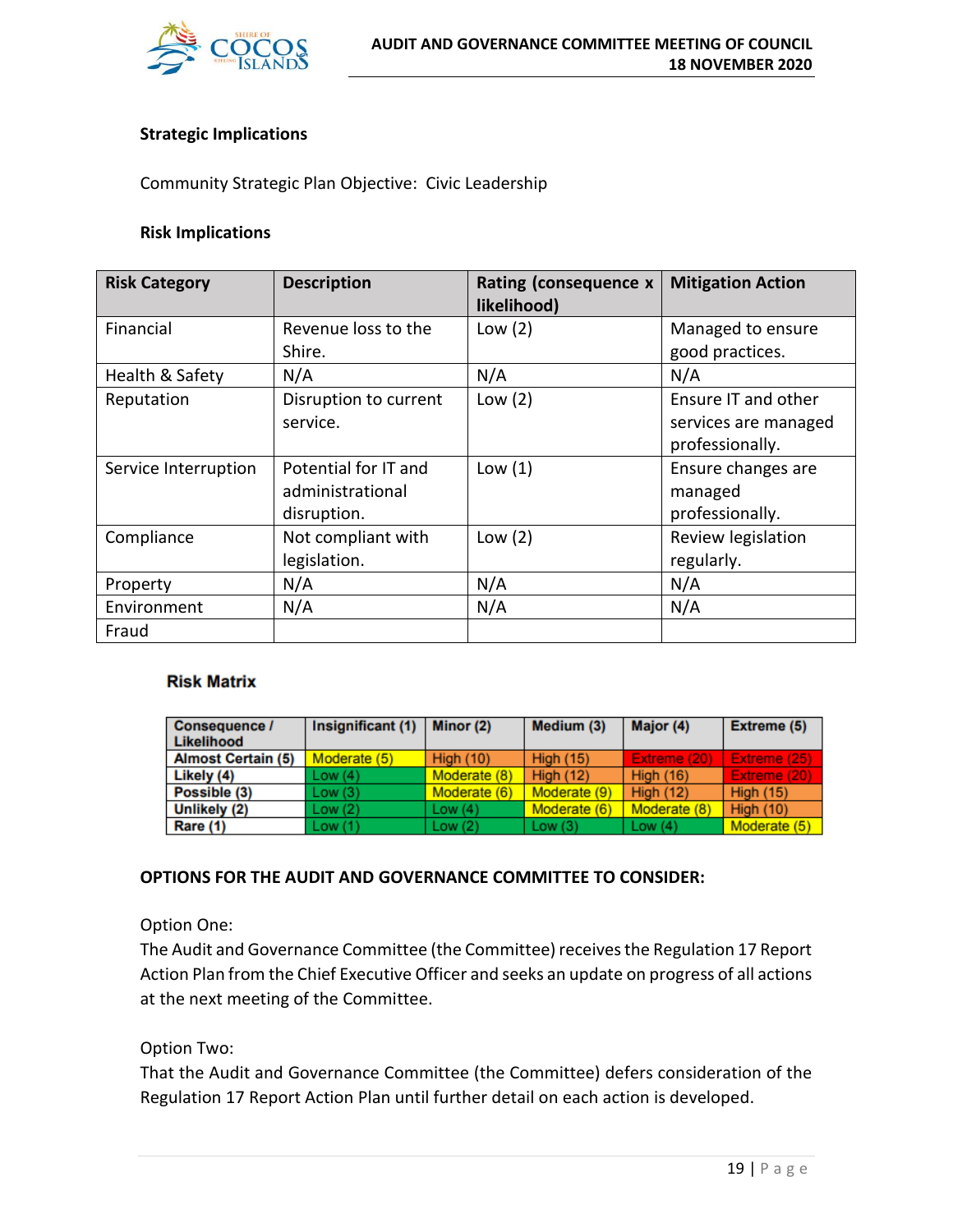

Option Three: As determined by the Audit and Governance Committee

#### **COMMITTEE RESOLUTION – ITEM NO 7.3**

**MOVED: CR LACY SECONDED: MR ANASTASAKIS**

**THE AUDIT AND GOVERNANCE COMMITTEE (THE COMMITTEE) RECEIVES THE REGULATION 17 REPORT ACTION PLAN FROM THE CHIEF EXECUTIVE OFFICER AND SEEKS AN UPDATE ON PROGRESS OF ALL ACTIONS AT THE NEXT MEETING OF THE COMMITTEE.**

**THE MOTION WAS PUT AND DECLARED CARRIED (4/0)**

**FOR:** CR CHARLSTON, CR LACY, CR MINKOM, MR ANASTASAKIS **AGAINST:** NIL